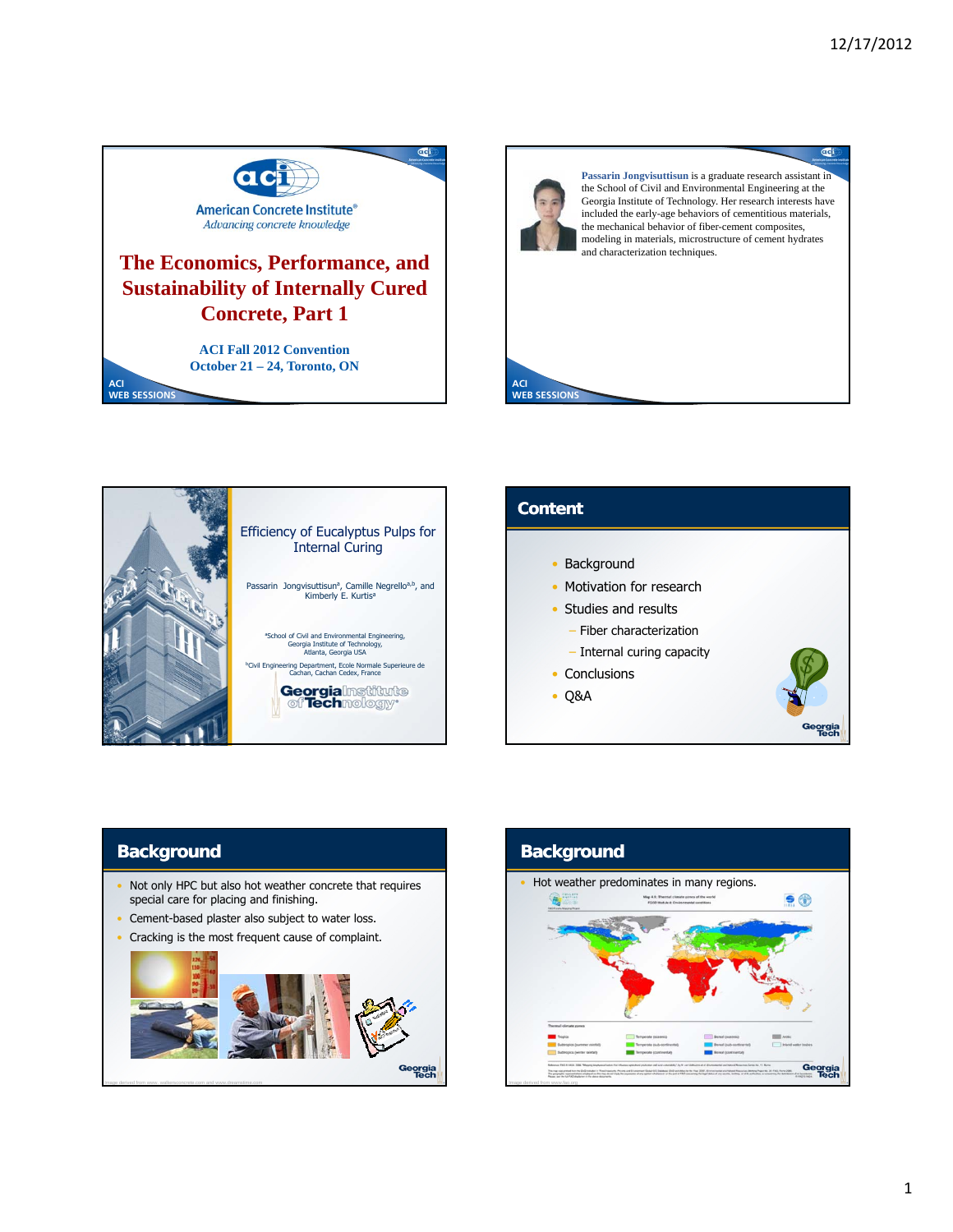### **Why pulps?**

- Natural fiber is "green."
	- ‒ Contributes to the sustainability of concrete
- Pulp has several additional advantages:
	- May substantially reduces autogenous shrinkage
	- Provides additional resistance to shrinkage-induced cracking
	- Provides post-cracking ductility
	- Is found all over the world (accessible and economical)



#### **Motivation for research**

- Chemical and physical features have not been explored.
- The selection, dosing, and even the design of pulp fiber for internal curing in mortar and concrete is challenging.



### **Motivation for research**

#### Mohr et al. (2005):

- TMP softwood fiber was effective at reducing autogenous shrinkage.
- Kraft fiber  $(k=1)$  was less effective than TMP fiber  $(k=3.3)$ .

#### Mezencevova et al. (2012):

- Compared the internal curing efficiency of untreated TMP softwood to chemical-treated TMP softwood fibers
- Lacked information about fiber morphology

Prior efforts have focused on softwood fibers. Hardwood fibers examined here have been relatively unexplored for internal curing.

Georgia<br>Tech





| Georg |
|-------|
|       |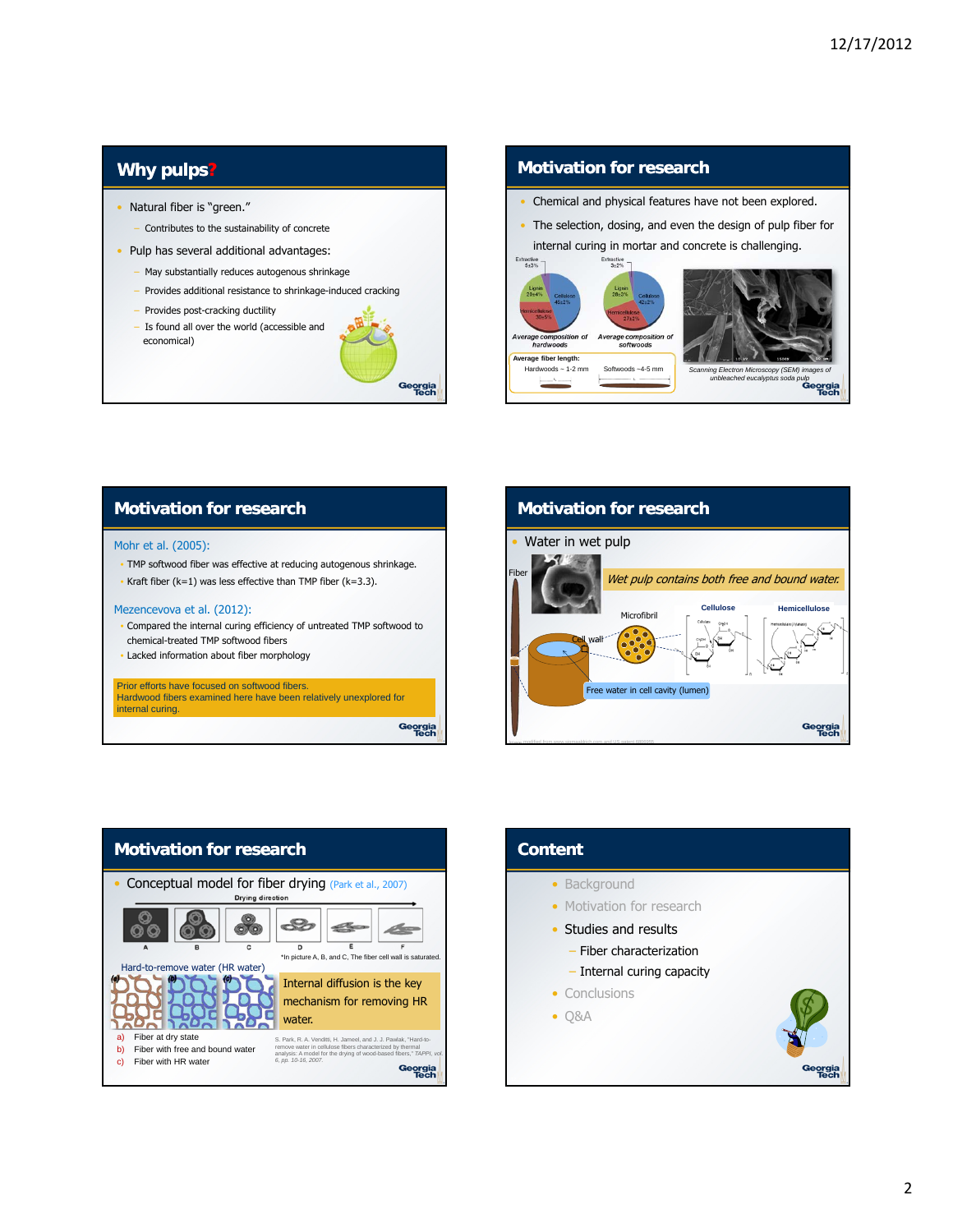









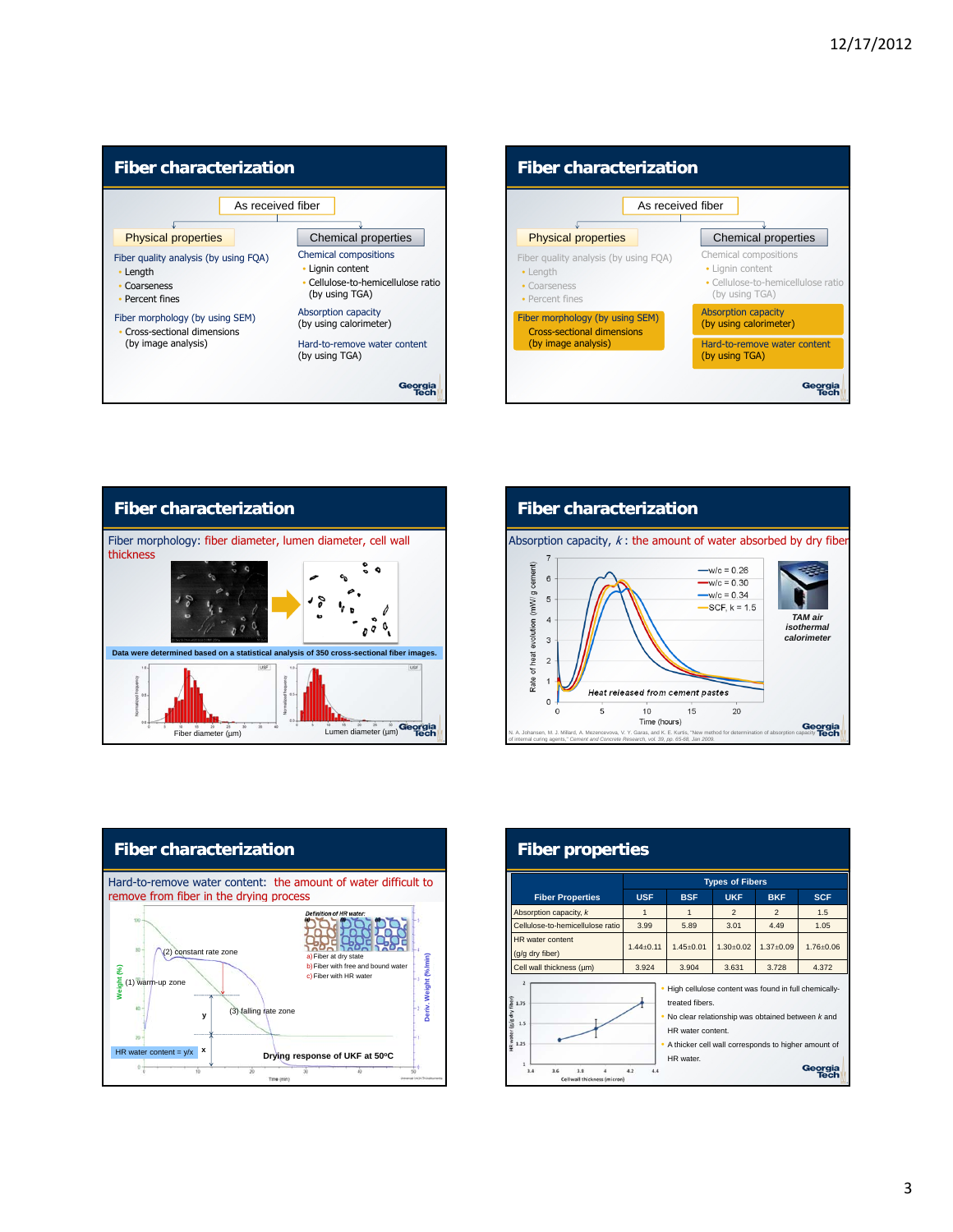









## **Content** • Background • Motivation for research • Studies and results – Fiber characterization – Internal curing capacity • Conclusions • Q&AGeorgia<br>Tech